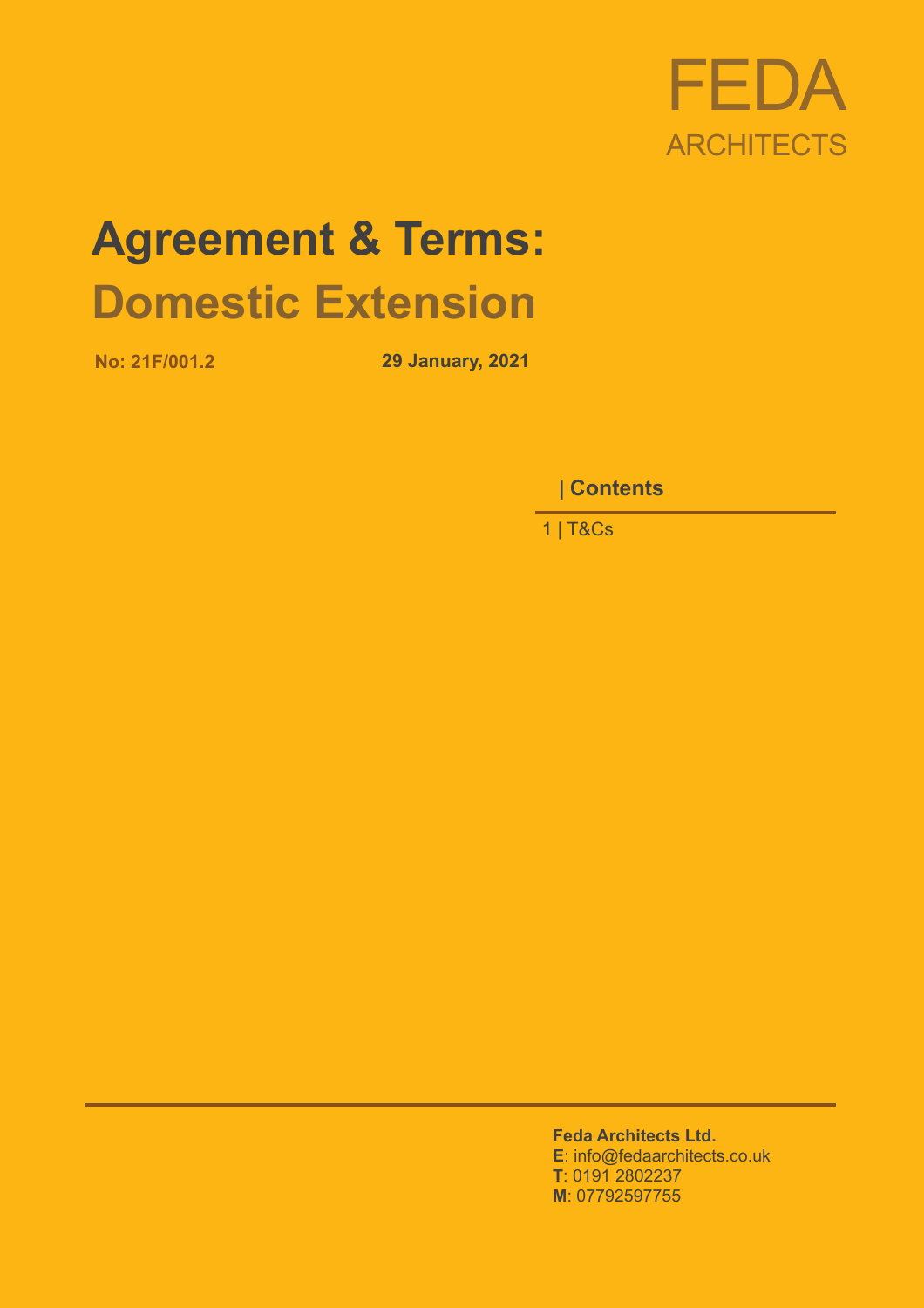# *1. General Interpretation*

*The contract represents the entire agreement in relation to services and supersedes any previous agreement between client and Feda Architects Ltd. (written or oral). Any amendments or additions to the contract shall be binding only if written and signed by both parties.*

*Both parties shall comply with the General Data Protection Regulation (GDPR) when processing personal data in this contract.*

# *2. Client's Responsibilities*

*The client shall:*

*Inform Feda Architects Ltd. of any changes to the Project Brief, Target Budget, Project Time and Services.*

*Provide Feda Architects Ltd. with information in the client's possession necessary for carrying out the services*

*Make decisions and give approvals as necessary for the proper and timely performance of the Services*

*Appoint any other consultants necessary to allow Feda Architects Ltd. to perform the Services.*

*Not hold Feda Architects Ltd. responsible for the competence, performance, work, services, products or solvency of the Contractor and/or any other Consultant.*

*Not hold Feda Architects Ltd. responsible for any instruction given by the Client to the Contractor and/or any other Consultant.*

*Pay any statutory charges and any fees, expenses and disbursements in respect of any obligations for planning, building control and other consents.*

*Acknowledge that Feda Architects Ltd. does not warrant that planning permissions and other approvals will be granted or done so in any anticipated timescales.*

*Acknowledge that Feda Architects Ltd. does not warrant compliance with Project Time and Target Budget due to: variations instructed by the Client, fluctuations in market prices, delays caused by any Consultants or Contractors or any other factor that is not the responsibility of Feda Architects Ltd. under this Contract, discovery of previously unknown conditions which were not reasonably foreseeable prior to the date of the Contract.*

*Not disclose any confidential information unless it is necessary to take professional advice in relation to the Services or Contract, it is already rightfully in the public domain, or required by law or dispute in connection with the Contract.*

#### *3. Architect/Consultant's Responsibilities*

*Feda Architects Ltd shall:*

*Inform the Client of progress and of any issues that effect he Project Brief, Target Budget, Project Time and Services.*

*Inform the Client of any information, decision or action required.*

*Inform the Client of any need to appoint any other Consultant required to perform services in connection with the Project.*

*Act on behalf of the Client in the matters set out in the Contract or in relation to any project procedures agreed with the Client*

*Collabo rate and coo rdinate any relevant information with any other Consultants*

*Have the right to publish photographs of the Project.*

*Have reasonable access to the Project for up to 2 years following Practical Completion.*

*Not disclose any confidential information unless it is necessary to take professional advice in relation to the Services or Contract, it is already rightfully in the public domain, obtain/maintain insurance cover required by the Contract or required by law or dispute in connection with the Contract.*

# *4. Assignment, Sub-contracting and Novation*

*This contract cannot be assigned to any other external party without written consent of the other. Feda Architects Ltd. shall not sub-contract any work of as part of the Services without prior written*

*consent from the Client.*

*Feda Architects Ltd. and the Client may novate the Contract on terms to be agreed.*

#### *5. Fees and Expenses*

*Additional fees shall be notified to the Client prior to commencement of the additional Services and will be calculated on a time basis.*

*The fee can be adjusted if:*

- *- Changes are made to the Project Brief*
- *- The Target Budget varies by more than +/- 10% following an approved estimate of the cost of the build work.*
- *- Feda Architects Ltd. are required to vary any Service already started or completed or to provide a new design after the Client has authorised development of an approved design.*
- *- any additional Services are required following completion of the Services as stated in this Contract.*

*Feda Architects Ltd. will maintain records of time spent on Services performed on a time fee basis*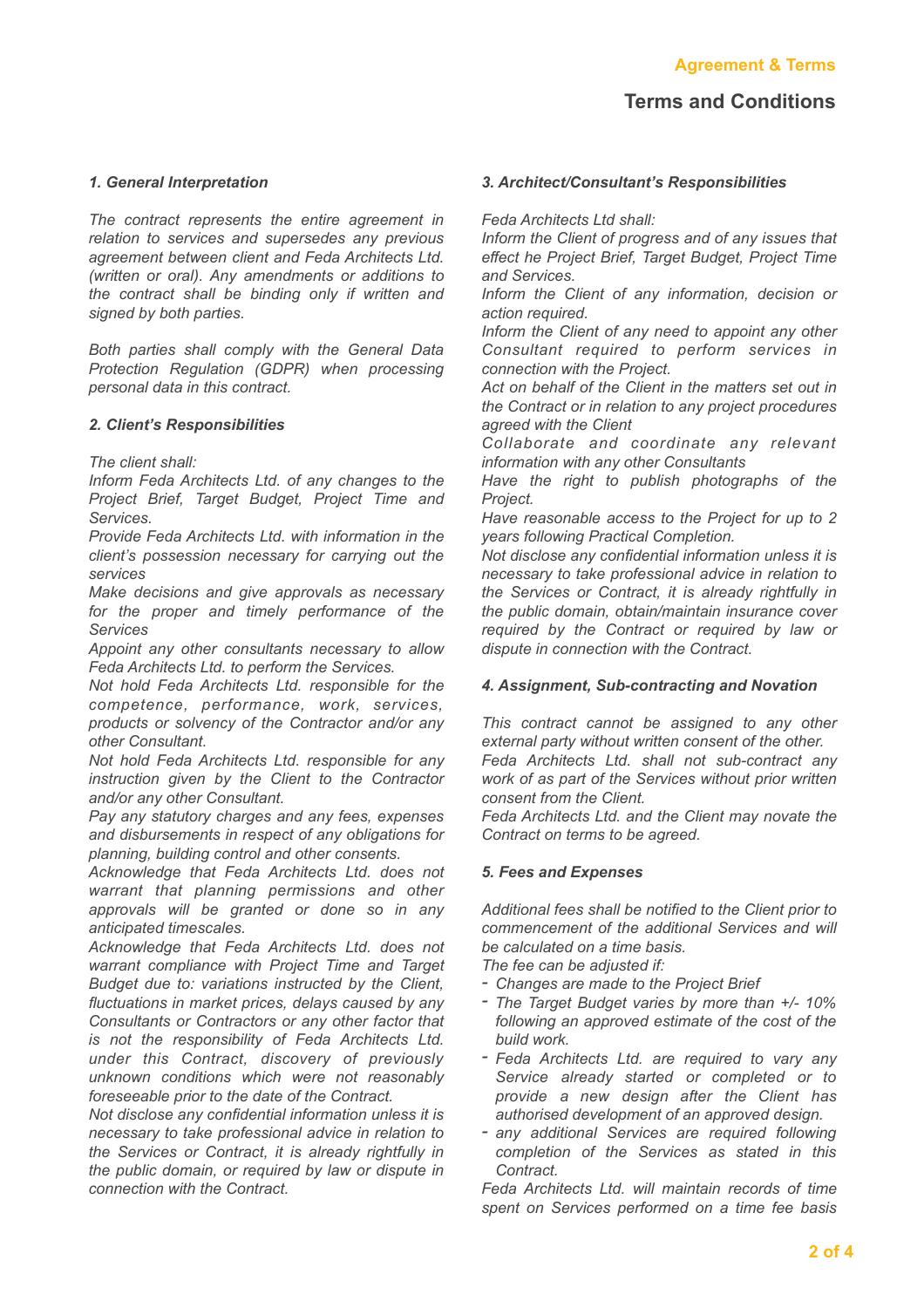*and any expenses and disbursements to be reimbursed and shall make such records available to the Client on reasonable request.*

*If Feda Architects Ltd. has been instructed by the Client to obtain tenders for work or services in relation to the Project and no tenders are returned or accepted, Feda Architects Ltd. shall be entitled to fees for Services performed due, up to and including the receipt of tenders.*

# *Payment Notices*

*In the event on a non-payment, Feda Architects Ltd. are entitled to:*

- *- interest rate at 8% per year over the dealing rate of the Bank of England rate current at the date that payment becomes overdue*
- *- Suspend the copyright license*
- *- Pause, or terminate performance of the Services*
- *- commence dispute resolution procedures and/or debt recovery procedures*

*The Client shall pay the amount due within 14 days of issue of the invoice.*

*The Client shall not withhold any amount due to Feda Architects Ltd. under this Contract unless agreed with Feda Architects Ltd.*

*Feda Architects Ltd. are entitled to payment of any part of the fee and other amounts properly due to the date of the last instalment and a fair and reasonable amount up to the date of suspension or termination to reflect any work undertaken but not completed at the time.*

# *6. Copyright and Licence*

*Feda Architects Ltd. shall own all intellectual property rights, including the copyright in the drawings and documents produced in performing the Services, and this clause generally asserts Feda Architects Ltd. moral right to be identified as the author of such work.*

*The design shall not be registered under the Registered Designs Regulations 2001, unless written consent is sought from Feda Architects Ltd.*

*The Client shall have a licence to copy and use such of the drawings and documents for which all fees and other amounts properly due have been paid, only for purposes related to the construction of the Project or its subsequent use or sale, but they may not be used for reproduction of the design for any part of any extension of the Project or any other project without Feda Architects Ltd. written consent.*

*Feda Architects Ltd. shall not be liable for any use of the drawings and documents other than for the purpose for which they were prepared.*

#### *7. Feda Architects Ltd. Liability*

*No action or proceedings arising out of or in connection with the Contract whether in contract, in tort, for negligence or breach of statutory duty or otherwise shall be commenced after the expiry of 6 years from the date of Practical Completion or the date of completion of the last Services, whichever is earlier.*

*No employee is directly liable for any negligence or any liability arising from the Services.*

# *8. Professional Indemnity Insurance*

*Feda Architects Ltd. shall maintain Professional Indemnity Insurance until the expiry date provided in clause 7.*

#### *9. Suspension or Termination*

*The Client may suspend or terminate the Services performed by Feda Architects Ltd. by giving Feda Architects Ltd. at least 7 days notice.*

*Feda Architects Ltd. shall cease performance of the Services in a orderly and economic manner on the expiry of the notice period after receipt of the suspension or termination.*

*Feda Architects Ltd. may suspend or terminate the Services, by giving at least 7 days notice, if:*

- *- The Client fails to pay any fees due*
- *- The Client is in breach of the obligations under the Contract*
- *- Feda Architects Ltd. are prevented from performing the Services beyond their control*
- *- Force majeure*
- *- Any other reasonable grounds*

*Both parties have the right to terminate the Contract immediately if:*

- *- The party becomes bankrupt or becomes insolvent or goes into liquidation or makes arrangements with creditors*
- *- The party becomes unable to perform its obligations through death or incapacity*

*Upon termination of the Contract, all documents produced to that date shall be exchanged, under the previously stated terms of the copyright license, and payment of any outstanding fees due.*

# *10. Dispute Resolution Mediation*

# *Mediation*

*In the event of any dispute or difference arising under the Contract, the Parties may attempt to settle the dispute, in the first instance, by mediation*